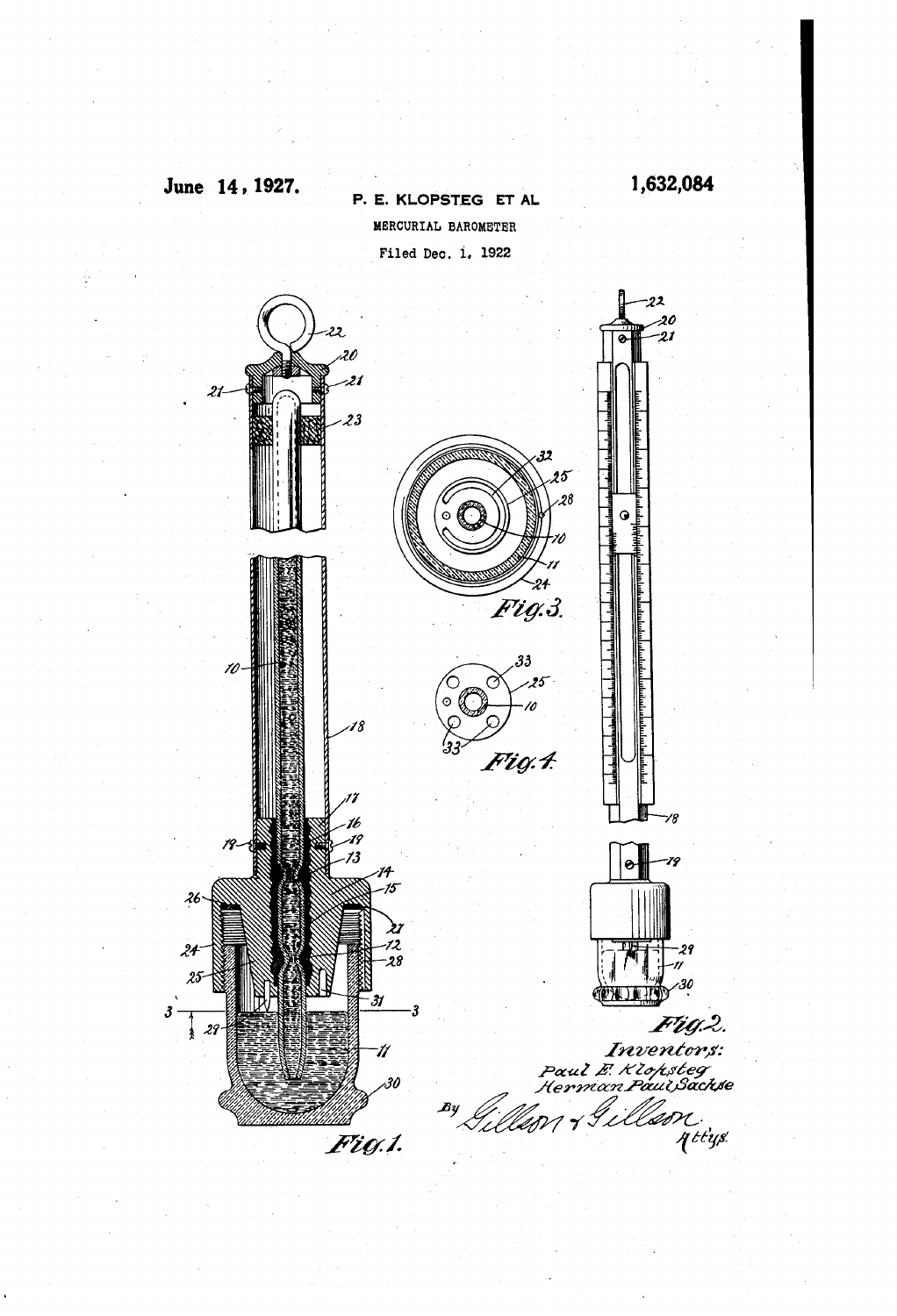### Patented June 14, 1927.

# 1,632,084

# UNITED STATES PATENT OFFICE.

### PAUL E. KLOPSTEG AND HERMAN PAUL SACHSE, OF CHICAGO, ILLINOIS, ASSIGNORS TO CENTRAL SCIENTIFIC COMPANY, OF CHICAGO, ILLINOIS, A CORPORATION OF **ILLINOIS.**

### MERCURIAL BAROMETER.

#### Application filed December 1, 1922. Serial No. 604,219.

vide mercurial barometers with cisterns so mounted that the combined capacity of the tubular columns and the cisterns could be reduced to the approximate volume of

- the mercury contained when the instruments were to be stored or shipped, but no means were provided where rigid cisterns were used to permit the mercury to expand
- 10 without breaking the instruments. Consequently a rise in temperature became a serious menace and made the storage or shipment of barometers both hazardous and expensive.
- 15 to provide a yielding cushion that will permit the expansion due to rises in temperature incident to the circumstances of commerce and use without injury to the ba-20 rometers.
	- Further objects of our invention will become apparent as the disclosure proceeds and the description is read in connection seal the cistern against the escape of merwith the accompanying drawings illustrat-
- <sup>25</sup> ing a selected embodiment of the invention and in which

Figure 1 is a vertical section of a mercurial barometer made according to the invention

- 30 Fig. 2 is a side elevation of such a barometer:
	- Fig. 3 is a transverse section taken on the line  $3-3$  of Fig. 1; and
- Fig. 4 is a view similar to Fig. 3 illustrating a modified form. 35

The type of barometer selected for illustrating the invention consists principally of a tube or column 10 and a cistern 11 suitably connected by some sort of supporting struc-

- 40 ture. As illustrated the lower end of the column is constricted adjacent to the terminal opening and just above the column is reduced in a plurality of places as indicated<br>at 12 and 13. A collar 14 having a rough-
- 45 ened interior 15 surrounds these reduced porthe collar and the column and secures them grooves or slots 28 as the parts assume their together. The reduced portions of the column serve to give the cement a grip and nation of air that might otherwise find its  $50$ also to damp oscillations of the mercury in the column.

The collar has an upwardly extending flange 17 preferably hexagonal in cross sec- fined mercury to expand upon a rise in tem-

It has heretofore been proposed to pro- ing housing 18 which is secured thereto by 55 screws 19 or the like fastening devices. The upper end of the housing receives a cap 20, also secured thereto by screws such as 21. and this cap is equipped with a swiveled eye  $22$  or the like to permit the barometer to be  $60$ conveniently suspended from an overhead support. The upper end of the column 10 is held in place within the housing by a<br>spacer 23 of cork or the like which surrounds the column and fits closely within 65 the housing.

In the preferred construction the lower portion of the collar takes the form of an The principal object of this invention is annular flange 24 surrounding a frustoconical portion 25. The interior of the 70 flange 24 is threaded to receive corresponding threads on the transparent cistern 11. Between the flange 24 and the portion 25 is an annular shoulder 26 against which a gasket 27 of felt or the like carried by the 75 upper end of the cistern can be pressed to cury or the ingress of air. The screw threads between the collar and the cistern<br>may be made sufficiently loose to admit the 80 air needed to force the mercury up in the column, but we prefer to provide the flange 24 with one or more grooves or slots 28 that will permit free communication with the atmosphere when the cistern is in lowered po- 85 The frusto-conical portion 25 is sition. equipped with an ivory point 29 which indicates the position of the lower level for the mercury

When it is desired to store or ship the 90 barometer the cistern 11 is screwed upwardly until the gasket 27 is clamped against the shoulder 26 and the space within the cistern<br>and the column sealed tightly. The knurled flange or the like 30 at the lower portion of 95 the cistern will ensure proper gripping in this operation. If a little excess mercury is in the cistern when it is started on its upward movement a corresponding amount of tions and suitable cement 16 is laid between mercury will be forced out through the 100 closed position and this will ensure the elimiway into the column during the storage or 105 shipment of the instrument.

In order to permit the enclosed or contion to conform to the shape of the enclos- perature, one or more air pockets 31 are